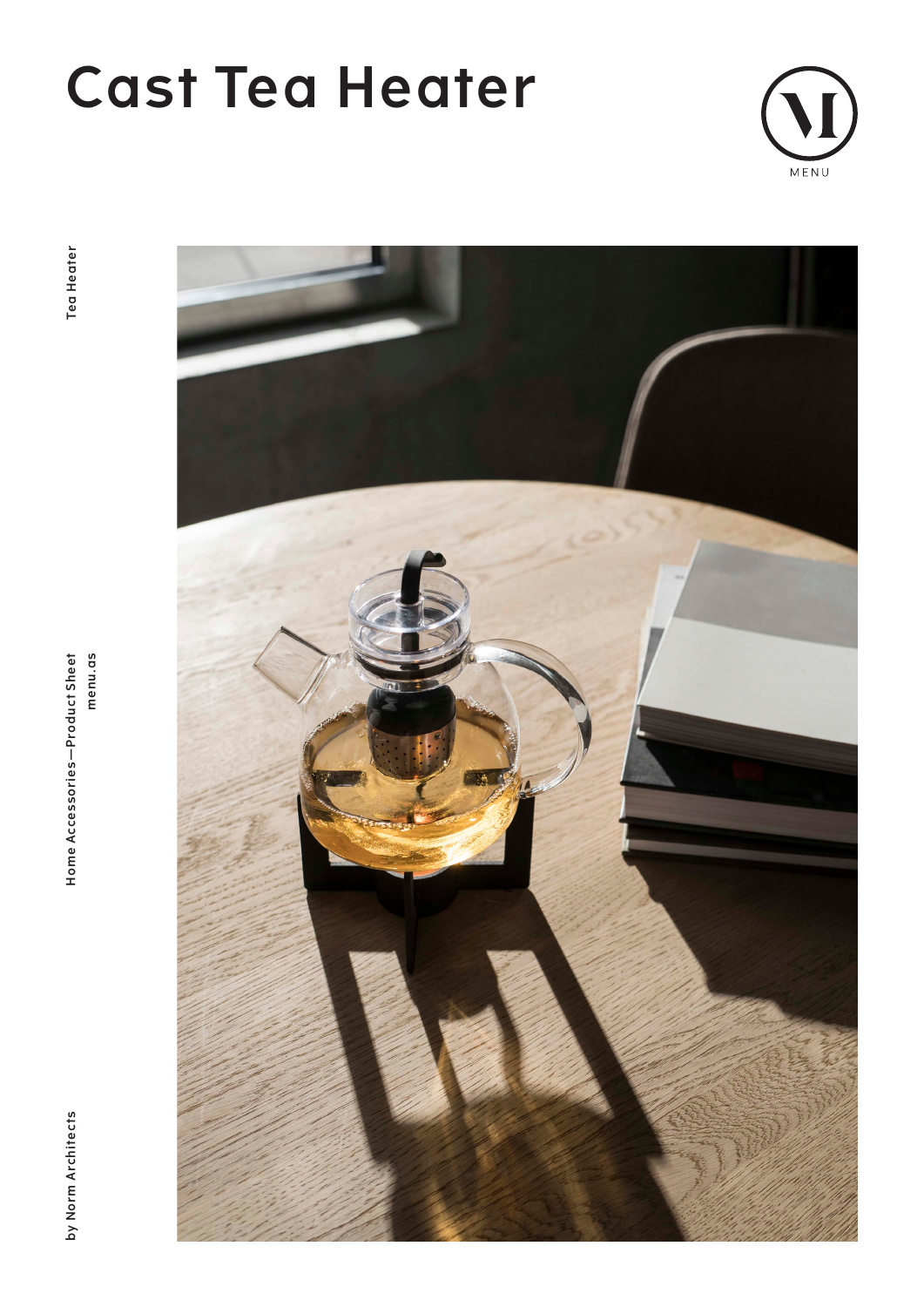### **Cast Tea Heater**



#### **Product Type**

Tea Heater

#### **Production Process**

Cut steel sheet, and Casted cup

#### **Dimensions (cm / in)**

H: 7,6 cm / 3" Ø: 14,6 cm / 5,7"

#### **Materials**

Powder Coated Steel, Rubber

#### **Colours**

Black

#### **Care Instructions**

To clean, simply wipe with a soft dry cloth. For tougher stains, please use a light soap, such as dishwashing soap, on a wet cotton cloth.

Ø: 14,6 cm / 5,7"

Encouraging a simpler way of life by sparking a newfound appreciation for the elements, the Cast Tea Heater uses fire to heat your brew, re-contextualising the traditional tea-making process with its fuss-free heating method. Taking inspiration from old cast iron elements on traditional gas stoves, the Cast Tea Heater has been simplified in shape with the gas being replaced by a tea light to keep the tea warm for as long as you wish. Made of powder-coated steel, the black textured surface and cross shape strikes a fine balance between contemporary design and nostalgia; its simplicity, in harmony with Menu's deeper ethos to create products with an eternal appeal that endure the changing seasons.

#### **About the Designer**

Norm Architects, founded in 2008 by Jonas Bjerre-Poulsen and Kasper Rønn, has worked within residential architecture, commercial interiors, industrial design, photography, graphics and art direction since its inception. The name 'Norm' signifies the importance of drawing inspiration from norms and traditions within the fields of architecture and design, which have been refined throughout the centuries. Making it a virtue of focusing on quality, durability and timelessness, Norm's objective is to produce design that applies good materials and craftsmanship while also embodying beauty, traditions, history and more importantly, timeless simplicity.